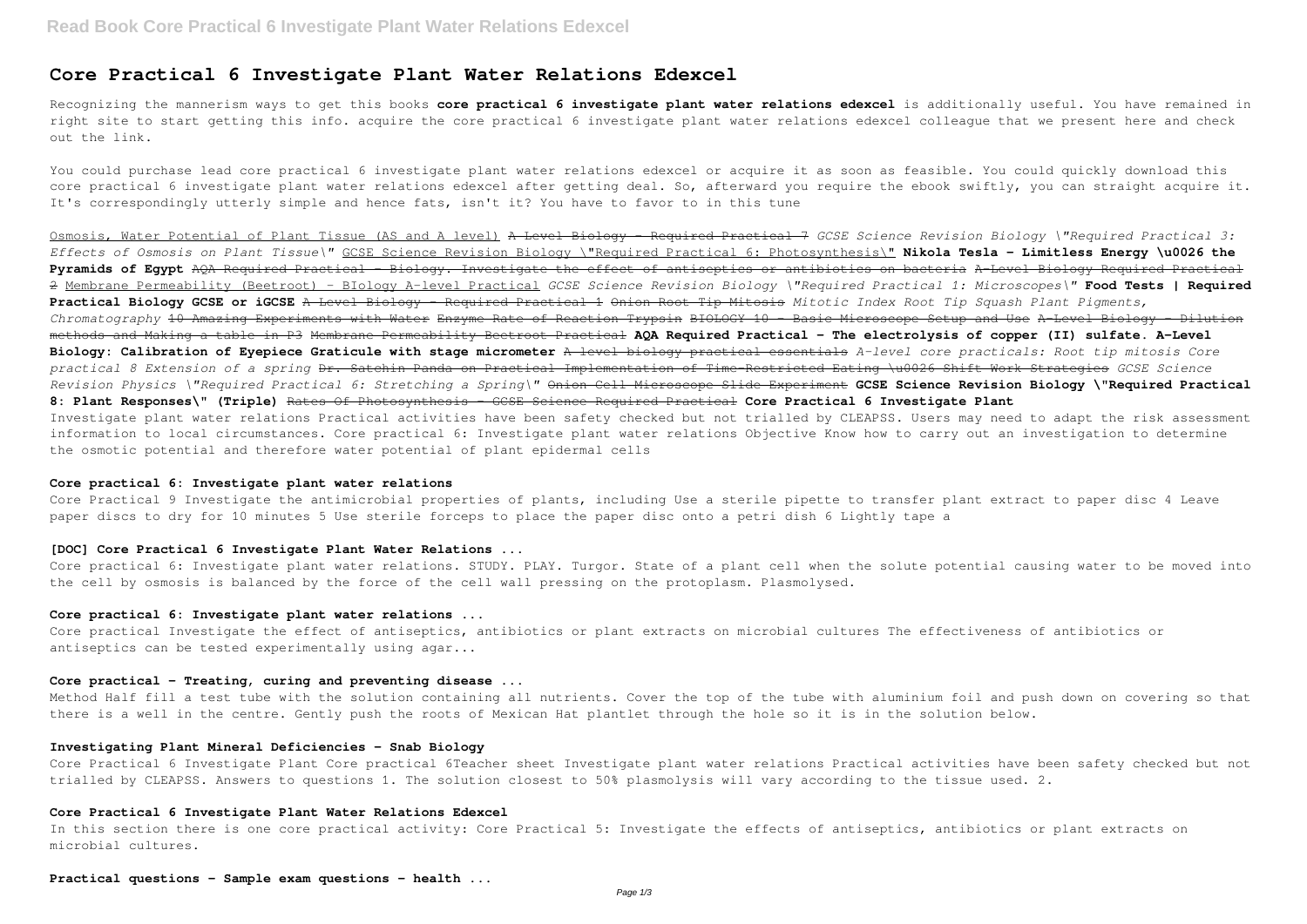Required practical activity 6 - light intensity and photosynthesis Investigate the effect of light intensity on the rate of photosynthesis. Investigating photosynthesis. The effect of light intensity on photosynthesis can be investigated in water plants such... Aim. To investigate the effect of ...

#### **Required practical activity 6 - light intensity and ...**

A collection of investigations around the topic of plants, looking at life cycles, factors affecting growth, parts of a plant, composting and plants that we eat. Investigations provided by Science & Plants for Schools (SAPS) are: Holly leaves: investigate questions about holly leaves.

Core practical 6 Student sheet Investigating chlorination of 2-methylpropan-2-ol Practical activities have been safety checked but not trialled by CLEAPSS. Users may need to adapt the risk assessment information to local circumstances. Diagram Procedure 1. Pour 10 cm3 of 2-methylpropan-2-ol and 35 cm3 of concentrated hydrochloric acid into a large

#### **Core practical 6: Investigating chlorination of 2 ...**

Core practical 6Student sheet Determine the speed of sound in air using a 2-beam oscilloscope, signal generator, speaker and microphone Practical activities have been safety checked but not trialled by CLEAPSS. Users may need to adapt the risk assessment information to local circumstances. 8.

Practical 6. Use of aseptic techniques to investigate the effect of antimicrobial substances on microbial growth. Practical 6 set-up quide. Practical 7. Use of chromatography to investigate the pigments isolated from leaves of different plants, eg leaves from shade-tolerant and shade-intolerant plants or leaves of different colours. Practical 7 set-up guide. Practical 8

## **Primary science investigations with plants | STEM**

Core practical 8 Teacher sheet Investigate the effect of environmental conditions on water uptake in a plant shoot Practical activities have been safety checked but not trialled by CLEAPSS. Users may need to adapt the risk assessment information to local circumstances. Core practical 8: Investigate the effect of environmental

### **Core practical 8: Investigate the effect of environmental ...**

Objective. Know how to carry out an investigation to determine the osmotic potential and therefore water potential of plant epidermal cells; Osmosis is the net movement of water particles from an area of low water potential to an area of high water potential through a partially permeable membrane; Incipient plasmolysis is when the cell membrane begins to pull away from the cell wall as the ...

## **Core practical 6: Determine the speed of sound in air ...**

#### **AQA | Biology practicals apparatus set-up guides**

Core Practicals; About; Contact; Search. All 18 Core Practicals Effect of Caffeine on Daphnia Heart Rate Garlic And Mint As Antibiotics Gel Electrophoresis Investigating Habituation To A Stimulus Investigating Plant Mineral Deficiencies Looking At Plant Stems Measuring the Content of Vitamin C in Fruit Juice Measuring The Rate Of Oxygen Uptake ...

# **Core Practicals - Snab Biology**

The purpose of this experiment is to simulate transpiration from the leaves to the roots in a natural plant. In real world conditions there would not be holes which would be detrimental to the turgor pressure of the stream. 2.The limitations of an investigation are factors that reduce accuracy and reliability of results.

#### **Core practical 8: Investigate the effect of environmental ...**

c Collect sample plant material, remove any adhering growth medium (radish) or blot off any liquid (barley). Measure the mass of the living material. d Place the material in an oven at 80 - 90 °C to dry. Measure the mass every day until 3 readings are constant. e Record the dry mass of plant material in each culture medium. Method C:

## **Investigating the effect of minerals on plant growth**

#### **Investigate plant water relations - A Level Revision**

Investigating how plants use colour to attract pollinators: Introducing STEM Careers; Investigating the biodiversity of different habitats: Introducing STEM Careers; Using tissue culture and 'cloning' for rare plant conservation: Introducing STEM Careers; Investigating the difference between organic and